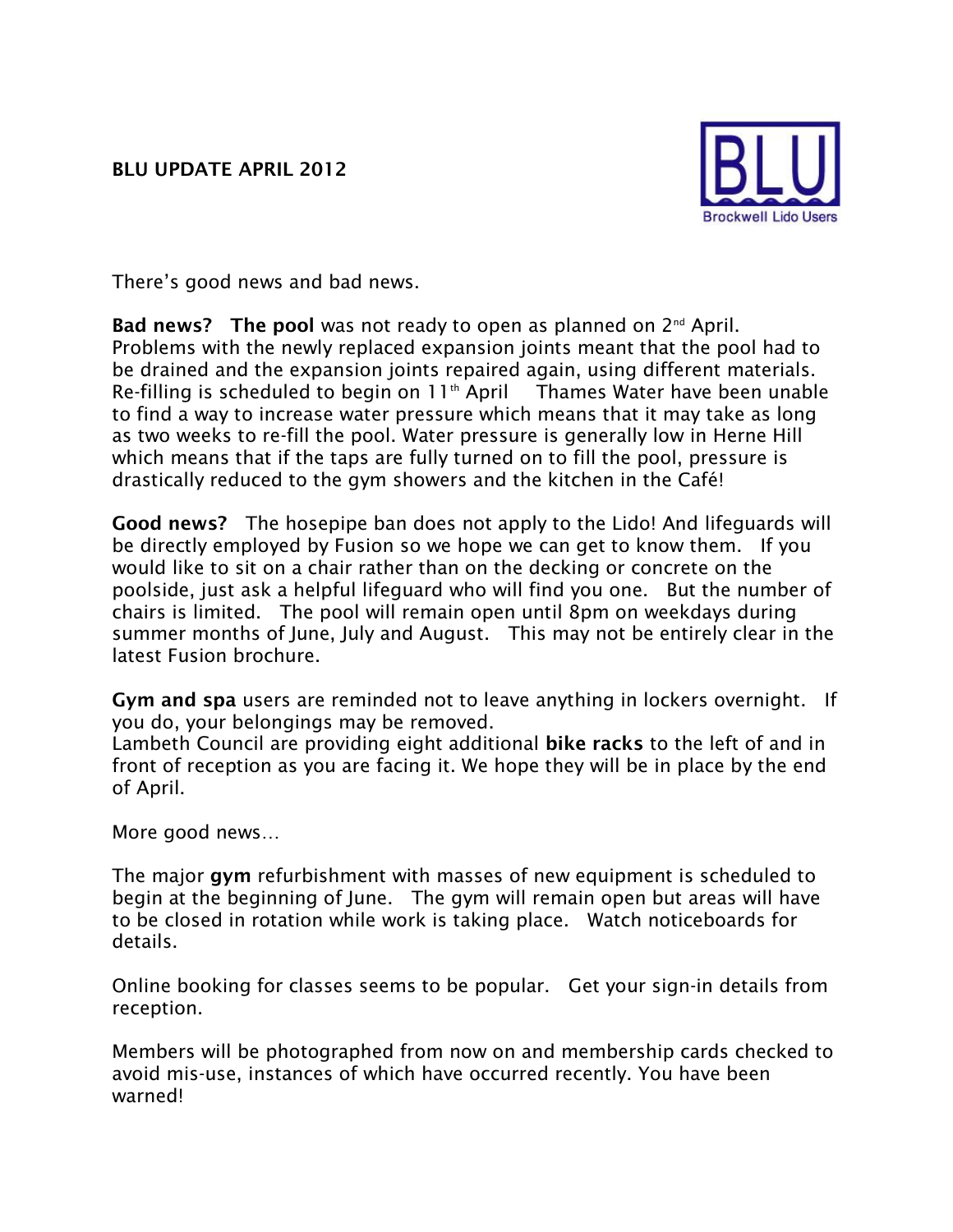The **spa** has been more reliable of late but managers, Clare and Ferenc, are continuing to work on making the hydropool less temperamental. Users are reminded to read and abide by the spa use guidelines.

The **car park** saga continues. Clare still hopes that problems can be resolved and a regulated parking system put in place before the pool opens but it may take a bit longer. In the meantime PLEASE do not park in designated bays for disabled Blue Badge holders unless you are entitled to do so and display your badge.

## **Events**

There is an **Open Weekend** planned for 21st and 22nd April with lots of activities in and round the pool, including kayaking, yoga and shiatsu. Let's hope the pool will be ready in time.

Don't miss the 5th **Modern Movement** event on 5th and 6th May, 10.00-16.00. Wonderful array of retro furniture and artefacts for sale plus fun happenings organised by students from Camberwell College of Art. Swimming will take place as usual but if it is a very hot day, numbers may have to be limited.

A **Windrush Aquathlon** is planned for 27th May for novices and experienced triathletes alike.

500m swim in 50m Lido and 5km run round Brockwell Park. £18 per competitor (British Triathlon Federation members get a £3 refund on race day on presentation of a valid race licence). Open to competitors aged 16 and over on race day. Wetsuits optional. Sign up at

[www.windrushtri.co.uk/page/windrush-aquathlon](http://www.windrushtri.co.uk/page/windrush-aquathlon)

**Open Air Active** offers activities in the park including bootcamp (Mondays 06.30-07.30 and Saturday 08.00-09.00), buggy walk (Wednesdays 10.30-11.30), running club (Thursdays 07.00-08.00) and yoga (Sundays 14.00-15.00).

**Whippersnappers** offer activities for babies, toddlers, school age children (including an after-school club) and adults. See [www.whippersnappers.org](http://www.whippersnappers.org/)

**The Lido Café** continues to go from strength to strength. The main terrace has re-opened and the swimmers' terrace will be open as soon as the pool opens with food and drink being served to swimmers who choose to sit there. See [www.thelidocafe.co.uk](http://www.thelidocafe.co.uk/)

Enjoy a therapeutic **massage** and donate to charity. Becca Thackray offers 45 minute appointments on Tuesday afternoons at £35, all of which is given to St Christopher's Hospice. Essential to book ahead.

**BLU (Brockwell Lido Users)** represents the interests of ALL Lido users and works hard to preserve and enhance all Lido facilities. Follow us on Twitter and watch out for **BLU emails** announcing the date for pool opening and car park